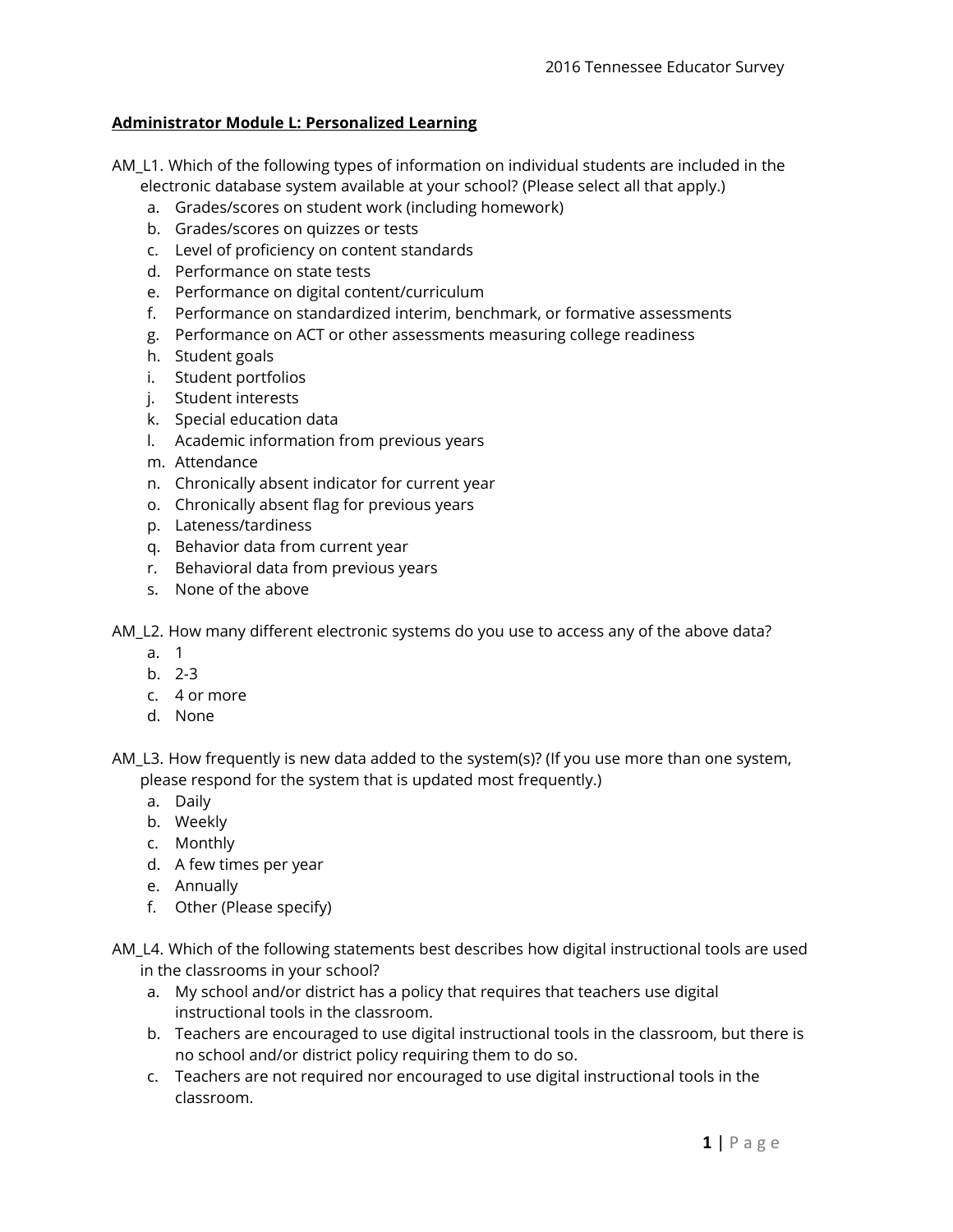- d. Other (Please specify)
- AM\_L5. Does your school and/or district have regulations about any of the following to guide teachers' use of digital instructional tools are used in the classroom? (Please select all that apply.)
	- a. Data privacy and security rules
	- b. Restrictions on content and sites that can be accessed
	- c. Rules about when to use digital instructional tools for learning versus for entertainment
	- d. Bring-your-own device rules
	- e. None
	- f. Other (Please specify)
- AM\_L6. Does your district actively support the use of digital instructional tools in your school's classrooms?
	- a.  $No = 0$
	- b. Yes =  $1$
	- c. Not sure =2
- AM\_L7. If yes to question D6, what supports does your district provide? (Please select all that apply.)
	- a. Provides the technology infrastructure that makes the use of the tools possible
	- b. Directly provides the tools for my school
	- c. Provides information on tools available
	- d. Assists my school in selection of tools
	- e. Provides the funding to pay for the tools
	- f. Provides training on the use of the tools
	- g. Other (Please specify)
- AM\_L8. Please indicate the frequency to which teachers in your school are implementing each of the following strategies.

|                |                                                        | Tool Is<br>Not<br>Available | Rarely<br>Or Not<br>At All | Occasionally<br>(Once Or<br>Twice A<br>Marking<br>Period) | Regularly<br>(About<br>Once A<br>Week) | Frequently<br>(More Than<br>Once A Week) |
|----------------|--------------------------------------------------------|-----------------------------|----------------------------|-----------------------------------------------------------|----------------------------------------|------------------------------------------|
| a.             | Digital content in<br>Mathematics                      |                             | $\mathcal{P}$              | 3                                                         | 4                                      | 5                                        |
| b.             | Digital content in<br>English/Language Arts            |                             | $\mathcal{P}$              | 3                                                         | 4                                      | 5                                        |
| $\mathsf{C}$ . | Digital content in other<br>subject areas              |                             | $\mathcal{P}$              | 3                                                         | 4                                      | 5                                        |
| d.             | Computer-based<br>assessments in<br><b>Mathematics</b> |                             | $\mathcal{P}$              | 3                                                         | 4                                      | 5                                        |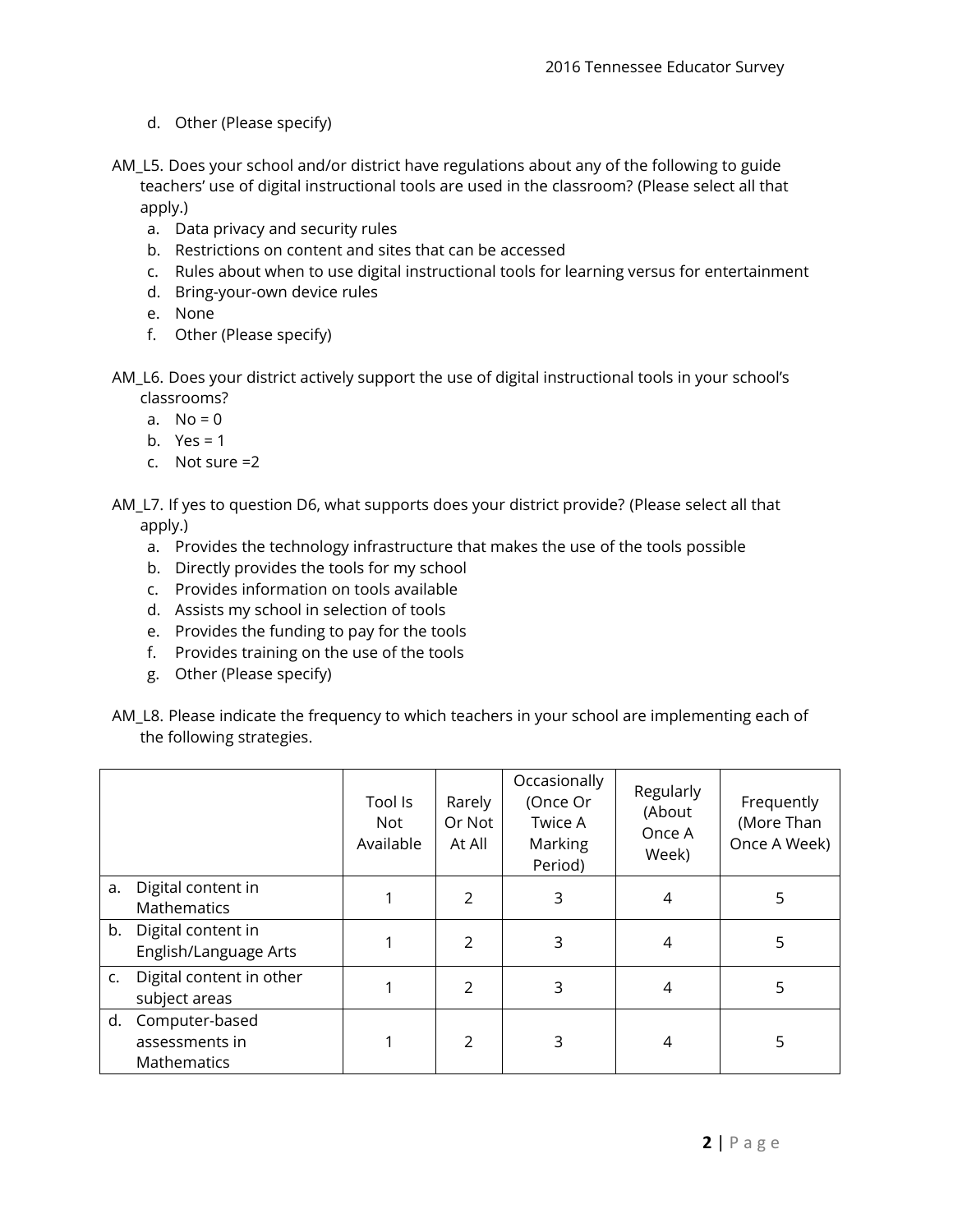| e. | Computer-based<br>assessment in English/<br>Language Arts                    | $\mathfrak{D}$ | 3 | 4 | 5 |
|----|------------------------------------------------------------------------------|----------------|---|---|---|
| f. | Computer-based<br>assessment in other<br>subject areas                       | $\mathfrak{D}$ | 3 | 4 | 5 |
| g. | Computers/tablets for all<br>students (1:1 initiative)                       | 2              | 3 | 4 | 5 |
| h. | Computers/tablets for<br>some students (at least 1<br>device per 3 students) | $\mathfrak{D}$ | 3 | 4 | 5 |
| i. | Computer labs                                                                | $\overline{2}$ | 3 | 4 | 5 |
| j. | Bring your own device<br>(BYOD)                                              | $\overline{2}$ | 3 | 4 | 5 |
| k. | Project-based learning                                                       | $\overline{2}$ | 3 | 4 | 5 |
| I. | Proficiency-based<br>progression                                             | C.             | 3 | 4 | 5 |
|    | m. Standards-based grading<br>and report cards                               | 2              | 3 |   | 5 |

## AM\_L9. How effective were the following practices?

|    |                                                                           | <b>Not</b> | Somewhat  | Very      |
|----|---------------------------------------------------------------------------|------------|-----------|-----------|
|    |                                                                           | Effective  | Effective | Effective |
| a. | Digital content in Mathematics                                            |            |           |           |
| b. | Digital content in English/Language Arts                                  |            |           | 3         |
| c. | Digital content in other subject areas                                    |            |           | 3         |
| d. | Computer-based assessments in Mathematics                                 |            | 2         | 3         |
| e. | Computer-based assessment in English/ Language Arts                       |            | 2         | 3         |
| f. | Computer-based assessment in other subject areas                          |            |           | 3         |
| g. | Computers/tablets for all students (1:1 initiative)                       |            |           | 3         |
| h. | Computers/tablets for some students (at least 1 device<br>per 3 students) |            | 2         | 3         |
|    | Computer labs                                                             |            | C         | 3         |
|    | Bring your own device (BYOD)                                              |            |           | 3         |
| k. | Project-based learning                                                    |            |           | 3         |
|    | Competency-based learning                                                 |            | 2         | ς         |
|    | m. Standards-based grading and report cards                               |            |           | 3         |

## AM\_L10. Please indicate the extent to which you agree or disagree with the following statements about educators in your school and personalized learning.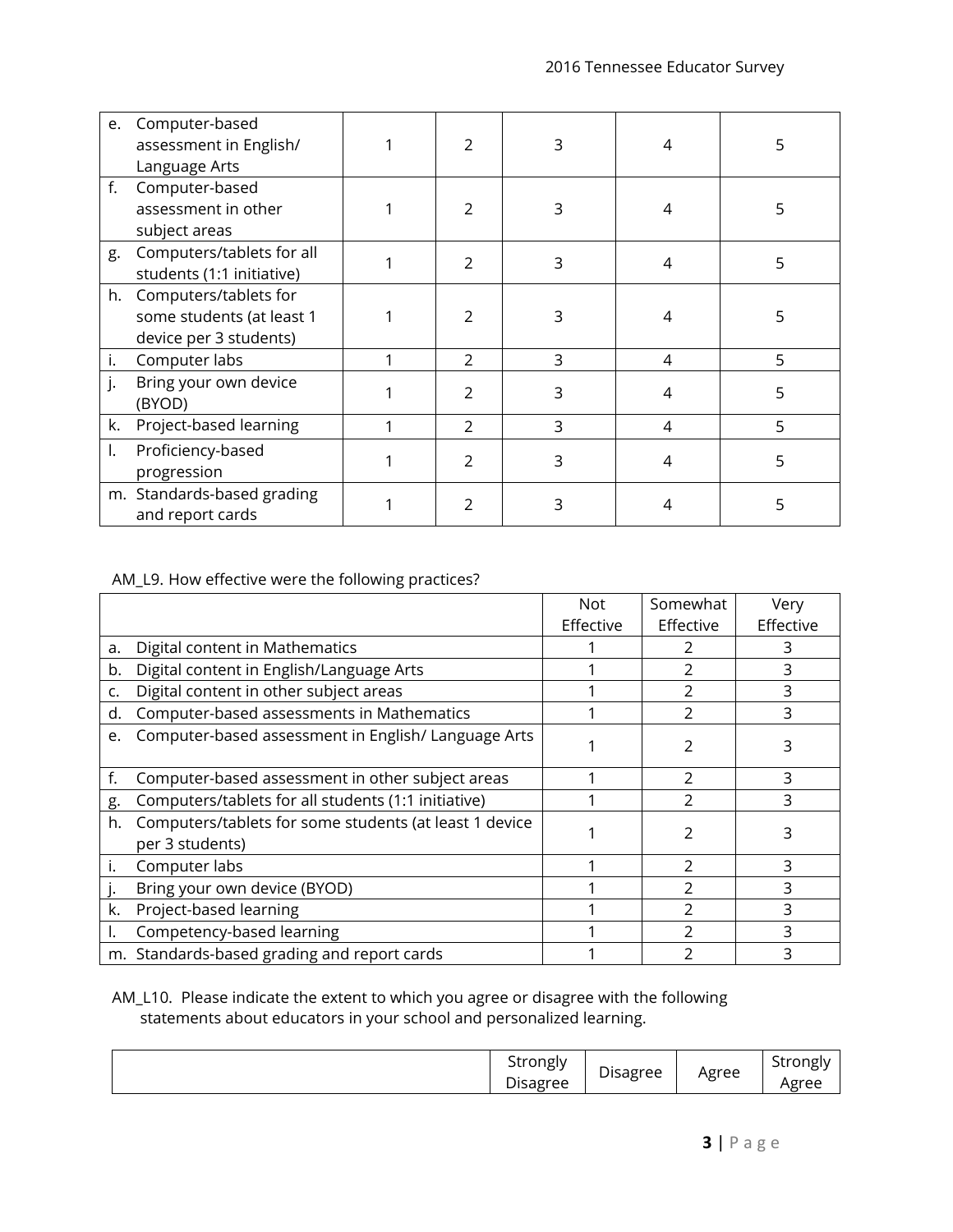| a. Teachers have the skills to select and apply   |  |                |   |  |
|---------------------------------------------------|--|----------------|---|--|
| technologies and digital content based on the     |  |                | 3 |  |
| needs of individual learners.                     |  |                |   |  |
| b. Teachers have skills to seamlessly integrate   |  |                |   |  |
| and support their use of digital content.         |  | $\mathfrak{D}$ | 3 |  |
| c. Teachers allow students to select personalized |  |                |   |  |
| learning paths based on learning differences      |  | C.             | 3 |  |
| d. Teachers have the resources and support to     |  |                |   |  |
| select and apply technologies and digital         |  | $\mathfrak{D}$ | 3 |  |
| content based on the needs of the individual      |  |                |   |  |
| learners.                                         |  |                |   |  |
| e. Teachers have access to rigorous, aligned      |  |                |   |  |
| professional development opportunities to         |  | 2              | 3 |  |
| support their use of digital content in           |  |                |   |  |
| curriculum designs.                               |  |                |   |  |

AM\_L11. Please indicate the extent to which you agree or disagree with the following statements about students in your school and personalized learning.

|                                                                                                                                                             | Strongly<br>Disagree | <b>Disagree</b> | Agree | Strongly<br>Agree |
|-------------------------------------------------------------------------------------------------------------------------------------------------------------|----------------------|-----------------|-------|-------------------|
| a. Students frequently participate in learning<br>activities that integrate critical thinking,<br>communication, collaboration, and creativity<br>skills.   |                      |                 | 3     | 4                 |
| b. Students have anytime/anywhere access to<br>digital tools with a rich variety of media types<br>(e.g. streaming video, podcasts, animation,<br>$etc.$ ). |                      |                 | 3     | 4                 |

AM\_L12. Please indicate the extent to which you agree or disagree with the following statements about leadership and support in your school in regard to personalized learning.

|                                                    | Strongly<br><b>Disagree</b> | <b>Disagree</b> | Agree | Strongly<br>Agree |
|----------------------------------------------------|-----------------------------|-----------------|-------|-------------------|
| a. School-level technological support is available |                             |                 |       |                   |
| rapidly enough that instructional practices are    |                             |                 | ς     | 4                 |
| minimally impacted by technological problems       |                             |                 |       |                   |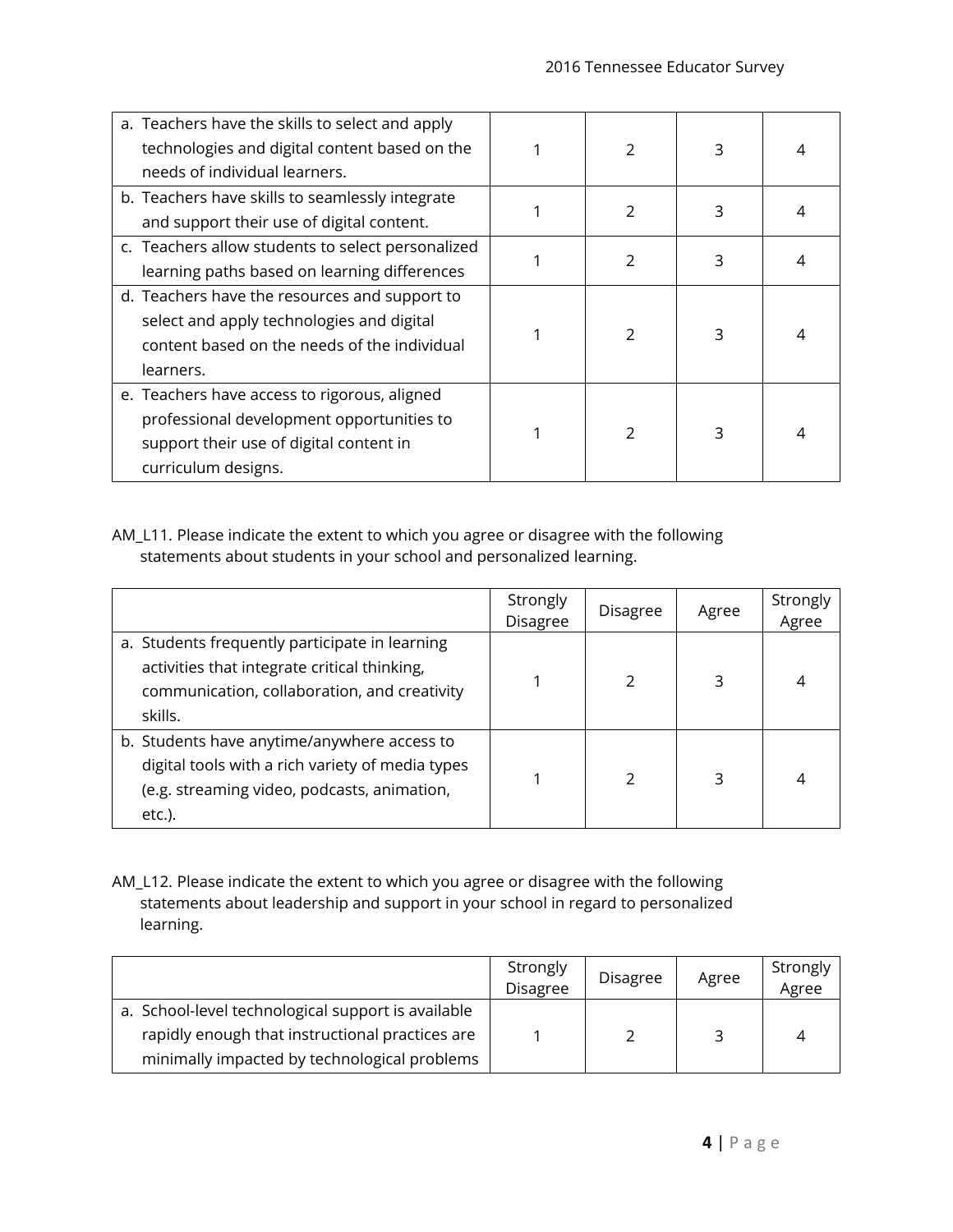| b. Leadership promotes a shared vision for      |  |  |  |
|-------------------------------------------------|--|--|--|
| innovation with digital, personalized learning  |  |  |  |
| among all educators                             |  |  |  |
| c. Digital learning approaches are aligned with |  |  |  |
| goals, educator roles, and student              |  |  |  |
| demographics                                    |  |  |  |
| d. Leadership is shared or distributed with     |  |  |  |
| different staff members taking on leadership    |  |  |  |
| roles with digital learning, digital content,   |  |  |  |
| and/or instruction                              |  |  |  |
| e. Leaders consistently model best practices in |  |  |  |
| the use of digital resources                    |  |  |  |

AM\_L13. Please indicate the current implementation stage for each of the following in your school.

|                                                                                                                                                       | <b>Not</b><br>Implementing | Exploring      | Initial<br>Stages of<br>Implemen<br>tation | Fully<br>Implemented | Don't<br>Know |
|-------------------------------------------------------------------------------------------------------------------------------------------------------|----------------------------|----------------|--------------------------------------------|----------------------|---------------|
| a. All students have<br>access to a variety<br>of courses and<br>course content that<br>meets their<br>learning needs,<br>including online<br>courses | 1                          | $\overline{2}$ | 3                                          | 4                    | 5             |
| b. Teacher-created<br>digital content is<br>stored centrally<br>and can be shared<br>as appropriate                                                   | 1                          | $\overline{2}$ | 3                                          | 4                    | 5             |
| c. A comprehensive<br>learning<br>management<br>system (an online<br>platform where a<br>majority of<br>instructional<br>materials and                | 1                          | $\overline{2}$ | 3                                          | 4                    | 5             |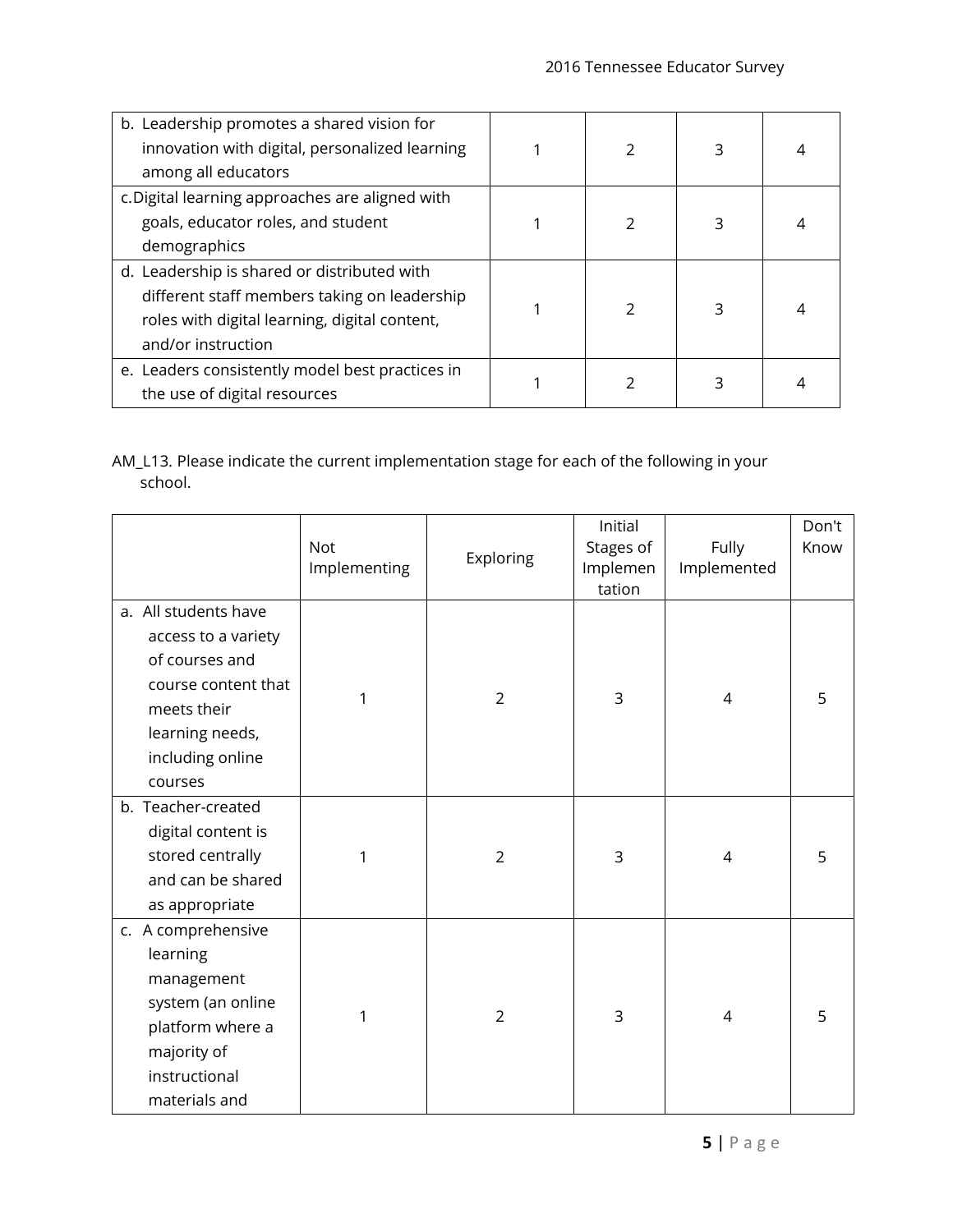| communication       |  |  |  |
|---------------------|--|--|--|
| resources are       |  |  |  |
| housed-e.g.         |  |  |  |
| Moodle,             |  |  |  |
| Blackboard,         |  |  |  |
| Canvas) is in place |  |  |  |
| to facilitate       |  |  |  |
| anywhere/anytime    |  |  |  |
| access to           |  |  |  |
| instructional       |  |  |  |
| materials and       |  |  |  |
| student/teacher     |  |  |  |
| communication       |  |  |  |